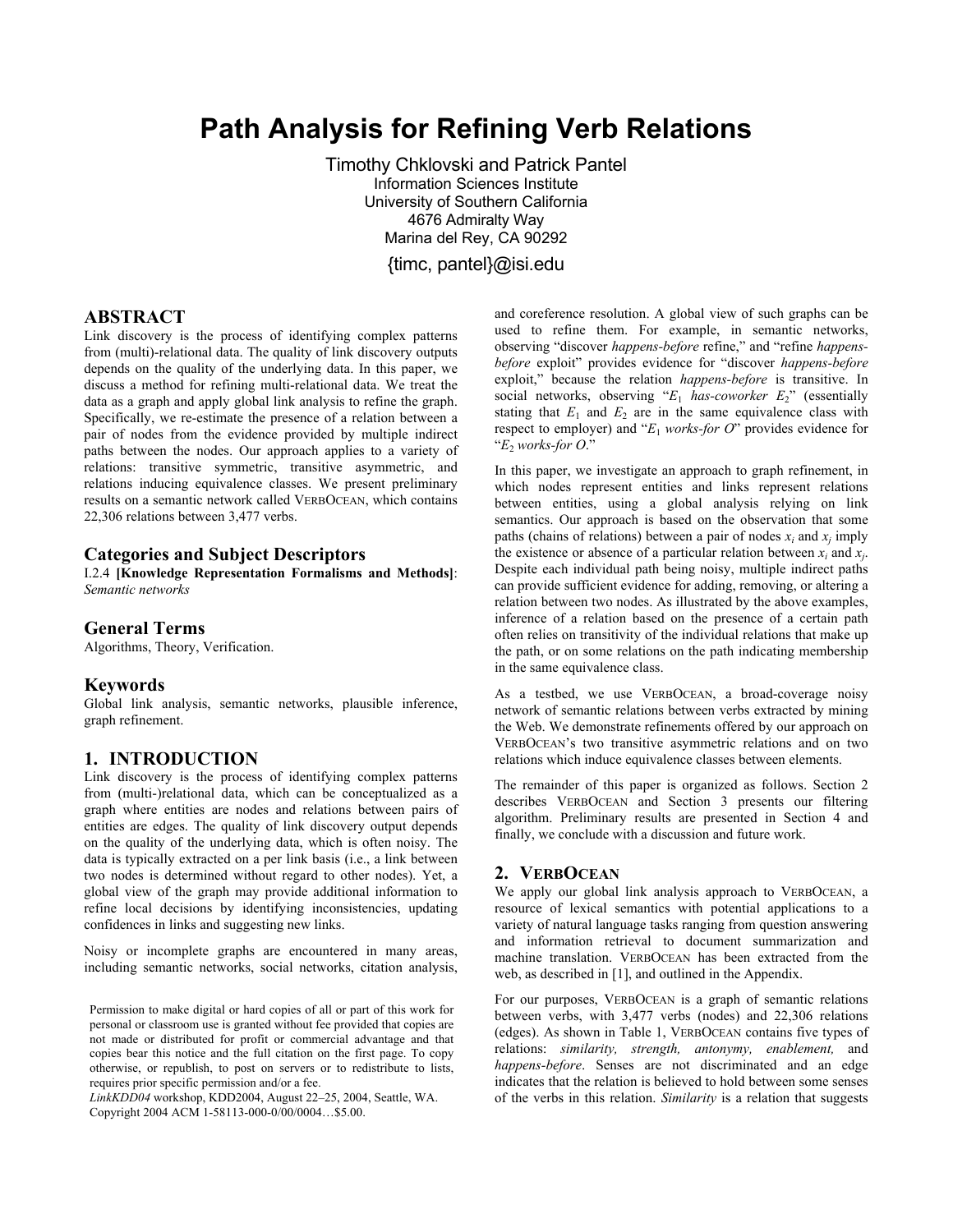Table 1. Types, examples and frequencies of 22,306 semantic relations in VERBOCEAN.

| <b>SEMANTIC</b><br>RELATION | <b>EXAMPLE</b>               | Transi-<br>tive | Svm-<br>metric | Num in<br><b>VERBOCEAN</b> |
|-----------------------------|------------------------------|-----------------|----------------|----------------------------|
| similarity                  | produce :: create            | Y               | Y              | 11,515                     |
| strength                    | wound :: kill                | Y               | N              | 4,220                      |
| antonymy                    | open :: close                | N               | Y              | 1,973                      |
| enablement                  | fight $::$ win               | N               | N              | 393                        |
| happens-<br>before          | buy::own;<br>marrow::divorce | Y               | N              | 4,205                      |

two nodes are likely to be in the same equivalence class, although polysemy and sense drift make it only weakly transitive. The *strength* relation is a subtype of *similarity*. Unlike *similarity*, it is an asymmetric relation. *Strength*, or *stronger-than*, holds whenever a verb denotes a more intense, thorough, comprehensive or absolute action. Being narrower than *similarity*, it seems to be more strongly transitive in practice, and we treat it as transitive. *Antonymy*, a dual of similarity, is symmetric but not transitive. In treating antonymy, we leverage the observation that being the antonym of an antonym suggests similarity, e.g., *adore opposite-of despise*, *despise opposite-of love,* and *adore* is similar to *love*. *Enablement* is rare and is not considered here. Finally, *happens-before* is a transitive asymmetric temporal relation between verbs.

When outputting VERBOCEAN relations, the extraction algorithm enforces link-level unidirectionality of asymmetric links between two nodes (i.e., it ensures that if there is an edge *xi happensbefore*  $x_i$ , then there is no edge  $x_i$  *happens-before*  $x_i$ ). Larger cycles, however, are possible, as extraction is strictly local. The extraction algorithm also outputs at most one of *similarity, strength, antonymy, enablement*. The most strongly manifested of *similarity, antonymy,* and *enablement* is preferred, and *strength*, if detected, is preferred over *similarity*. When *strength* relation is output, an edge explicitly indicating *similarity* is not created. *Happens-before*, being complimentary to other relations, is allowed to be present along with another relation between a pair of nodes. For example, "wrap" and "unwrap" are antonyms, and also "wrap happens-before unwrap."

Precision of the detected relations, based on evaluating a random sample of 100 verb pairs for which extraction of a relation is attempted, is given in Figure 2. The *Tags Correct* column represents the percentage of verb pairs whose system output relations were deemed correct. The *Preferred Tags Correct* column gives the percentage of verb pairs whose system output relations matched exactly the human's preferred relations. Precision of relations varies, with asymmetric relations generally being more precise (possibly because asymmetric relations, when being detected, must pass an additional test for the ratio of frequency in the forward vs. reverse direction).

# **3. GLOBAL REFINEMENT**

Our approach uses a global view of the graph to refine a relation between a given pair of nodes  $x_i$  and  $x_j$ . The refinement relies on multiple paths between  $x_i$  and  $x_j$ . The analysis processes triples  $\leq$  $x_i$ ,  $r$ ,  $x_j$  consisting of nodes  $x_i$  and  $x_j$  and relation *r*. The analysis

**Table 2**. Precision of semantic relations in VERBOCEAN on a random sample of 100 pairs.

| <b>SEMANTIC</b><br><b>RELATION</b> | <b>SYSTEM</b><br>TAGS | Tags<br>Correct | Preferred Tags<br>Correct |
|------------------------------------|-----------------------|-----------------|---------------------------|
| similarity                         | 41                    | 63.4%           | 40.2%                     |
| strength                           | 14                    | 75.0%           | 75.0%                     |
| antonymy                           | 8                     | 50.0%           | 43.8%                     |
| enablement                         | $\mathcal{D}$         | 100%            | 100%                      |
| happens-before                     | 17                    | 67.6%           | 55.9%                     |

outputs the relation *r*, its opposite (which we will denote *r'*), or neither. The opposite of *happens-before* and *stronger-than* is the same relation in the reverse direction, and the opposite of *similarity* is *antonymy* and vice versa.

In the remainder of this section, we explain how triples are selected and processed to refine the graph, what paths are used as evidence, and present the statistical model for combining evidence from multiple paths.

# **3.1 Testing for relations**

In this section, we present our method for extracting the set of triples  $\langle x_i, r, x_j \rangle$  to process. Although more extensive sets of triples can be considered, we focus on the set of triples  $\langle x_i, r, x_i \rangle$ such that *r* is one of {*similarity, antonymy, happens-before* and *stronger-than*} and the relation *r* is present between  $x_i$  and  $x_j$  in the original graph.

We now introduce some notation. Let  $R_{i,j}$  denote the event that the relation  $r$  is present between nodes  $x_i$  and  $x_j$  in the original graph (i.e., the graph indicates the presence of the relation  $r$  between  $x_i$ and  $x_i$ , but it might be an error). Let  $r_{i,j}$  denote the event that the relation *r* actually holds between  $x_i$  and  $x_j$ . Let  $C_{i,j}$  denote an acyclic path from  $x_i$  to  $x_j$  of (possibly distinct) relations  $\{R_{i,i+1}$   $R_j$ .  $\{1, j\}$ . For example, the path " $x_1$  *happens-before*  $x_2$  *happens-before*  $x_3$ <sup>n</sup> can be written as  $C_{1,3}$ . If the edges of  $C_{i,j}$  indicate the relation *r* between the nodes  $x_i$  and  $x_j$ , we say that  $C_{i,j}$  *indicates*  $r_{i,j}$ .

Given a triple  $\langle x_i, r, x_i \rangle$ , we identify the set C of all paths  $C_{i,j}$ which may have arbitrary intermediate nodes but which must match one of the allowed sequences of relations (allowed sequences of relations for every *r* are described in Section 3.2).

For each  $C_{i,j}$  in  $C$ , we compute its score, which is the estimated probability that  $r_{i,j}$  holds given the observation of edges of  $C_{i,j}$ . The statistical model for estimating these probabilities is given in Section 3.3.1. Longer paths and paths made up of less reliable edges will have lower scores.

Next, we filter  $C$  to form the set  $C'$  of paths which indicate  $r_{i,j}$  and which have no common intermediate nodes. This is done using a greedy approach by processing all paths in *C* in order of decreasing score, placing each in *C'* iff it does not share any intermediate nodes with any path already in *C'*.

Next, the total score  $Sc(r_{i,j})$  for presence of  $r_{i,j}$  is calculated from the scores of the nonintersecting, nonoverlapping paths in *C'*, as described in Section 3.3.2. The score  $Sc(r'_{i,j})$  for  $r'_{i,j}$ , the opposite of  $r_{i,j}$  is calculated similarly (i.e., by combining scores from paths in the other direction in the case of asymmetric transitive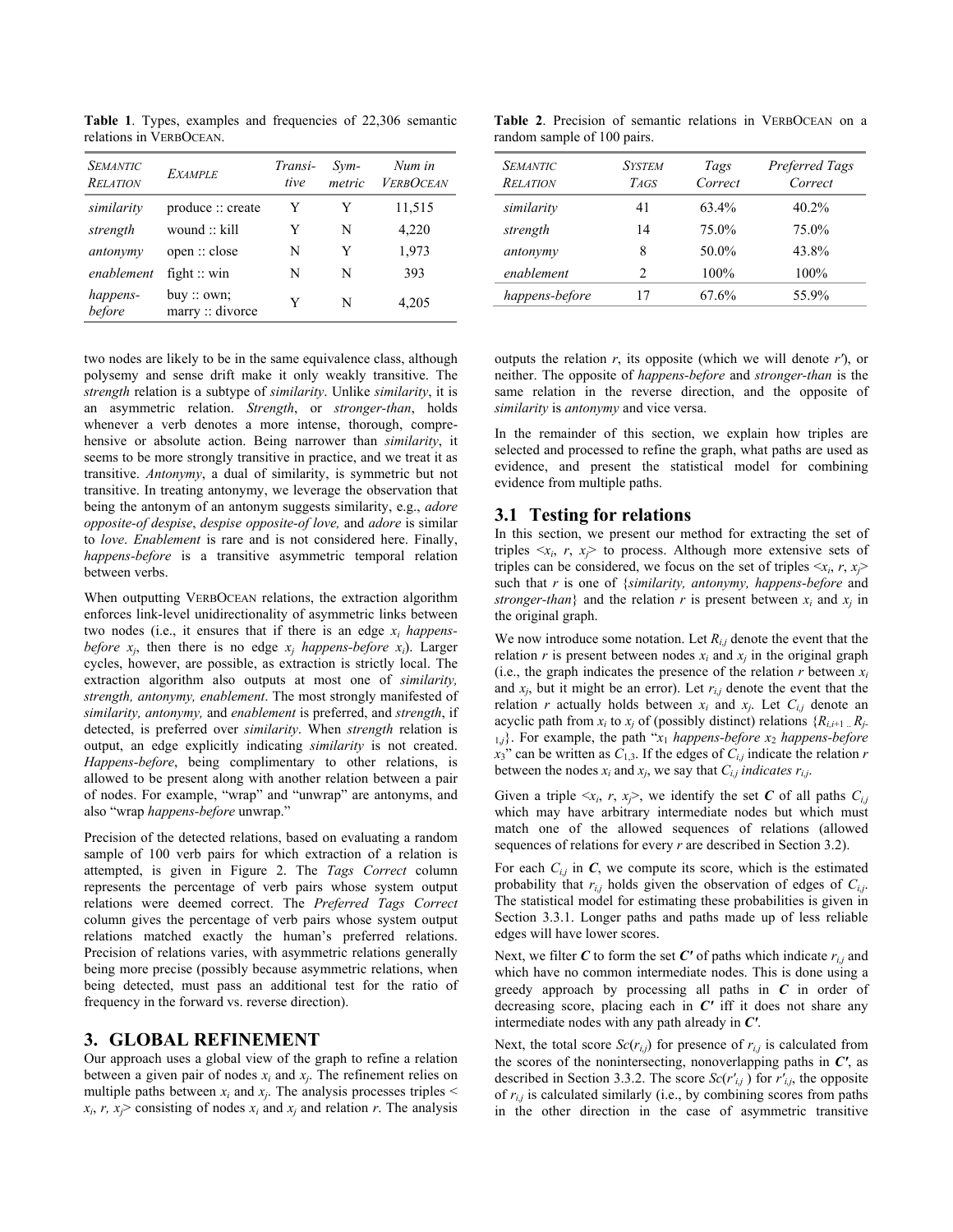relations, and by finding paths for *antonymy* in the case of *similarity*).

Finally, the scores are combined to make the final decision. In order to output  $r_{i,j}$ , two conditions must be met:

 $Sc(r_{i,j}) > \sigma_i$ 

and

$$
\frac{Sc(r_{i,j})}{Sc(r'_{i,j})} > \sigma_2
$$

Currently,  $\sigma_1 = 0.6$  and  $\sigma_2 = 1.7$ , as determined by inspection of system scores for some specific instances. Similarly, *r'i,j* is output if

$$
\mathit{Sc}(r'_{i,j}) > \sigma_i
$$

and

$$
\frac{Sc(r'_{i,j})}{Sc(r_{i,j})} > \sigma_2
$$

If neither pair of conditions is met, neither  $r_{i,j}$  nor  $r'_{i,j}$  are output (i.e., the edge is removed from the graph).

# **3.2 Paths considered**

The enabling observation behind our approach is that in a graph in which edges have certain properties such as transitivity, some paths *Ci,j* indicate the presence of a relation between the first node  $x_i$  and the last node  $x_j$ . In the paths we consider, we rely on two kinds of inferences: transitivity and equivalence. However, we do not consider paths composing the two types of inference (e.g. ì*similar, happens-before, happens-before*î). Also, we do not consider very long paths, as they tend to become unreliable (recall that Figure 2 shows the observed precision of a given edge). In the preliminary investigations we report, the set of paths to consider was not rigorously motivated. Rather, we aimed to cover some common cases. Refining the sets of paths is a possible fruitful direction for future work.

#### *3.2.1 Transitive asymmetric relations*

In identifying paths which indicate *happens-before*, a transitive asymmetric relation, the following 6 path types are considered:

*ìhappens-beforeî* 

 $\n "happens-before, happens-before"$ 

*ìhappens-before, happens-before, happens-beforeî* 

*ìhappens-before, happens-before, happens-before, happensbefore*"

<sup>"</sup>similar, happens-before"

*ìhappens-before, similarî* 

For the relation *stronger-than*, we consider similar paths, with *stronger-than* in place of *happens-before*.

## *3.2.2 Similarity*

In paths indicating a given relation, we treat *similarity* as a weak form of equivalence. That is, we avoid chaining several *similarity*  relations to avoid drift caused by polysemy and meaning drift. When assessing indication of *similarity* itself, using paths of *similarity* can be viewed as both transitivity and equivalence.

The *antonymy*, or *opposite-of* relation is a special case  $-$  a path of two oppositions indicates equivalence and a path of three oppositions indicates opposition again.

For presence of *similarity*, we consider all 13 paths with less that three edges which indicate *similarity*:

*ìsimilarî ìstronger-thanî ìweaker-thanî ìopposite-of, opposite-ofî*  nine paths of with two edges, each edge from the set {*similar, stronger-than, weaker-than*}

Note that in detecting *similarity* with paths of length two, we rely on the *strength* relation, which is a subtype of *similarity*.

#### *3.2.3 Opposition*

For presence of opposition, the following 8 path types were considered (all paths with fewer than three edges and one with three edges) indicating *opposition*:

*ìopposite-ofî* 

*ìopposite-of, similarî* 

*ìopposite-of, stronger-thanî* 

*ìopposite-of, weaker-thanî* 

*ìsimilar, opposite-ofî* 

*ìstronger-than, opposite-ofî,* 

*ìweaker-than, opposite-ofî,* 

*ìopposite-of, opposite-of, opposite-ofî*

## **3.3 Statistical model for combining evidence**

Our goal is to estimate the validity of inferring  $r_{1,n}$  given a collection of *m* paths  $C_{1,n}^{-1}$ ,  $C_{1,n}^{-2}$ , ...,  $C_{1,n}^{-m}$ .

$$
P(r_{1,n} | C_{1,n}^{-1}, C_{1,n}^{-2},..., C_{1,n}^{-m})
$$
\n(1)

Then,  $P(r_{i,j} | R_{i,j})$  denotes the probability that the relation is actually true given that it was detected.

*3.3.1 Estimating the implication of a single path*  We first estimate the implication  $r_{1,n}$  of a single path  $\overline{C}_{1,n}$ :

$$
\mathit{P}\big(r_{_{1,n}}\,|\,C_{_{1,n}}\big)
$$

For the case where  $C_{1,n}$  consists of exactly one edge, this is simply:

$$
P\big(r_{1,2} \,|\, R_{1,2} \,\big)
$$

For paths with more than one edge, notice that  $r_{1,n}$  is 1 if all edges of the path hold (the likelihood of which can be estimated from the observed edges in the graph). Otherwise, if one or more of the edges do not hold,  $r_{1,n}$  is independent of whether the individual observed edges  $R_{i,j}$  in the path hold or not:

$$
P(r_{1,n} | R_{1,2}... R_{n-1,n}) = \begin{cases} 1 & \text{if } r_{1,2}... r_{n-1,n} \\ P(r_{1,n}) & \text{otherwise} \end{cases}
$$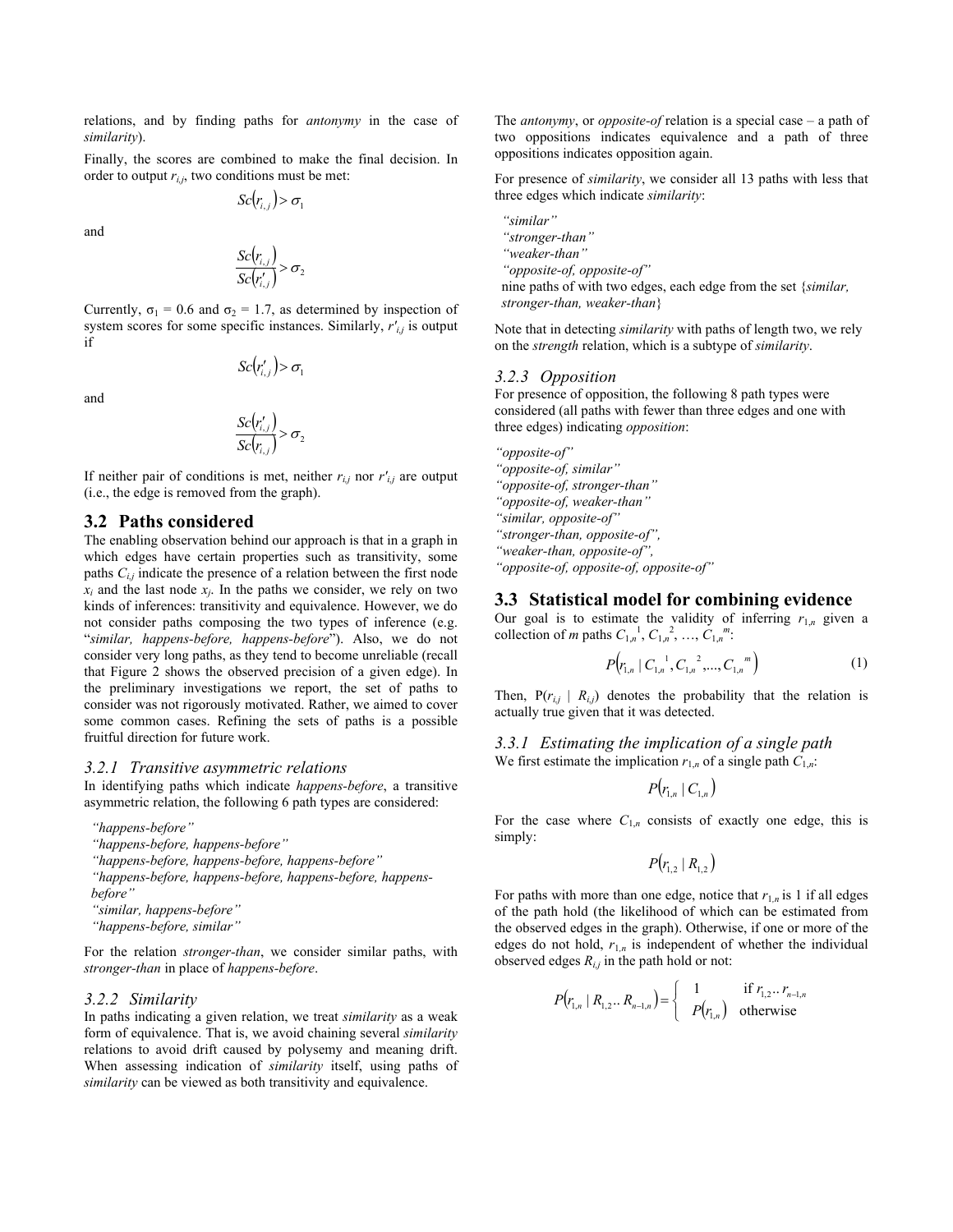We can estimate the probability of  $r_{1,2}, \ldots, r_{n-1,n}$  given  $R_{1,2}, \ldots, R_{n-1,n}$ , yielding:

$$
P(r_{1,n} | R_{1,2} ... R_{n-1,n}) =
$$
  
 
$$
P(r_{1,2} ... r_{n-1,n} | R_{1,2} ... R_{n-1,n}) + (1 - P(r_{1,2} ... r_{n-1,n} | R_{1,2} ... R_{n-1,n})) P(r_{1,n})
$$

Assuming that a path of true edges  $r_{1,2}, \ldots, r_{n-1,n}$  is conditionally independent of observed edges  $R_{1,2}, \ldots, R_{n-1,n}$  gives:

$$
P(r_{1,n} | R_{1,2} ... R_{n-1,n}) =
$$
  

$$
\prod_{i=1..n-1} P(r_{i,i+1} | R_{i,i+1}) + (1 - \prod_{i=1..n-1} P(r_{i,i+1} | R_{i,i+1})) P(r_{1,n})
$$

which can be rewritten as:

$$
P(r_{1,n} | R_{1,2}...R_{n-1,n}) = P(r_{1,n}) + (1 - P(r_{1,n})) \cdot \prod_{i=1...n-1} P(r_{i,i+1} | R_{i,i+1})
$$

 $P(r_{1,n})$  and  $P(r_{i,i+1} | R_{i,i+1})$  can be estimated empirically by manually tagging the relations  $R_{i,j}$  in a graph as correct or incorrect (i.e. they are the probability of an edge being labeled as such by a human judge and the system precision for this type of edge, respectively).

#### *3.3.2 Combining estimates from multiple paths*

To compute Eq. 1, we must combine evidence from multiple paths. Some paths may contribute to the presence of the implication  $r_{1,n}$  while others contribute to the presence of its opposite (i.e. for the asymmetric relations, the presence of the relation in the reverse direction, and for *similarity* the presence of *antonymy*).

As the simplest case, consider  $C_{1,n}^a$  and  $C_{1,n}^b$ , two independent paths (paths not sharing any intermediate nodes) connecting nodes  $x_l$  to  $x_n$  and implying the same relation  $r_{l,n}$ . We wish to compute the probability of the implication given the two paths:

$$
P(r_{1,n} | C_{1,n}^a, C_{1,n}^b)
$$
 (2)

For short, let  $C_a$  and  $C_b$  denote  $C_{1,n}^a$  and  $C_{1,n}^b$ , respectively, and *r* denote  $r_{1,n}$ .

Rewriting Eq. 2 using Bayes theorem, yields:

$$
P(r \mid C_a, C_b) = \frac{P(r)}{P(C_a, C_b)} P(C_a, C_b \mid r)
$$

However, it is unclear how to compute the joint probability of C*<sup>a</sup>* and  $C_b$ . We sidestep the issue by assuming that  $C_a$  and  $C_b$  are independent. We get the following score (no longer a true probability):

$$
\overline{P}(r \mid C_a, C_b) = \frac{P(r)}{P(C_a)P(C_b)} P(C_a \mid r) P(C_b \mid r) \tag{3}
$$

Using Bayes again, we get:

$$
\overline{P}(r \mid C_a, C_b) = \frac{1}{P(r)} \frac{P(r)}{P(C_a)} P(C_a \mid r) \frac{P(r)}{P(C_b)} P(C_b \mid r)
$$

$$
= \frac{P(r \mid C_a) P(r \mid C_b)}{P(r)}
$$

Generalizing from two paths to *m*, we arrive at the score which we use in place of Eq. 1:

$$
\overline{P}(r \mid C_a \dots C_m) = \frac{\prod_{i=a \dots m} P(r \mid C_i)}{P(r)^{m-1}}.
$$

The independence assumption made in Eq. 3 does not actually hold, and for large *m* can yield scores in excess of 1,000 rather than scores in the interval [0, 1]. In the case when zero paths are found in one direction, the score is simply *P(r)*, the probability of observing *r* with no additional evidence.

#### **4. PRELIMINARY RESULTS**

In this section, we present some preliminary results on refining the semantic verb relations in VERBOCEAN. We first examine how well our method identifies incorrect relations in VERBOCEAN. Then, we inspect certain system outputs and present a discussion and error analysis.

## **4.1 Refining VERBOCEAN**

Chklovski and Pantel evaluated the semantic relations in VERBOCEAN, which contains 22,306 relations between 3,477 verbs, by randomly sampling 100 highly correlated verb pairs (see the Appendix) and presenting the classifications to two human judges [1]. Table 2 shows the results.

Of the 100 pairs, 66 were identified to have a relation. We applied our refinement algorithm to VERBOCEAN and inspected the output. On the 37 relations that VERBOCEAN got wrong, our system identified six of them. On the remaining 29 that VERBOCEAN got correct, only one was identified as incorrect (false positive). Hence, on the task of identifying incorrect relations in VERBOCEAN, our system has a precision of 85.7%, where precision is defined as the percentage of correctly identified erroneous relations. However, it only achieved a recall of 16.2%, where recall is the percentage of erroneous relations that our system identified. Table 3 presents the relations that were refined by our system. The first two columns show the verb pair while the next two columns show the original relation in **VERBOCEAN** 

#### **4.2 Discussion**

Based on inspection of some faulty refinements, the failures seem to stem noise in the supporting paths or from reliance on paths which do not actually indicate the relation (e.g. a path consisting of *similarity* and *stronger than* edges often fails to indicate the *strength* relation in cases we inspected).

We highlight some noteworthy aspects of our approach and illustrate prospects of extending it with some refinements the system suggested given a certain triple as input.

Our algorithm currently tests only the triples already in the graph. Thus, the algorithm was able to revise the relation "doom *opposite-of* complicate" to "doom *similar* complicate." Yet, the revision did not affect the precision in the evaluation, because the algorithm did not detect the more specific relation "doom *stronger-than* complicate," indicated by two human judges. If the algorithm was extended to test the strength relation whenever it detected similarity, the triple "doom *stronger-than* complicate" would have been tested. This test would have found three paths supporting the stronger-than relation: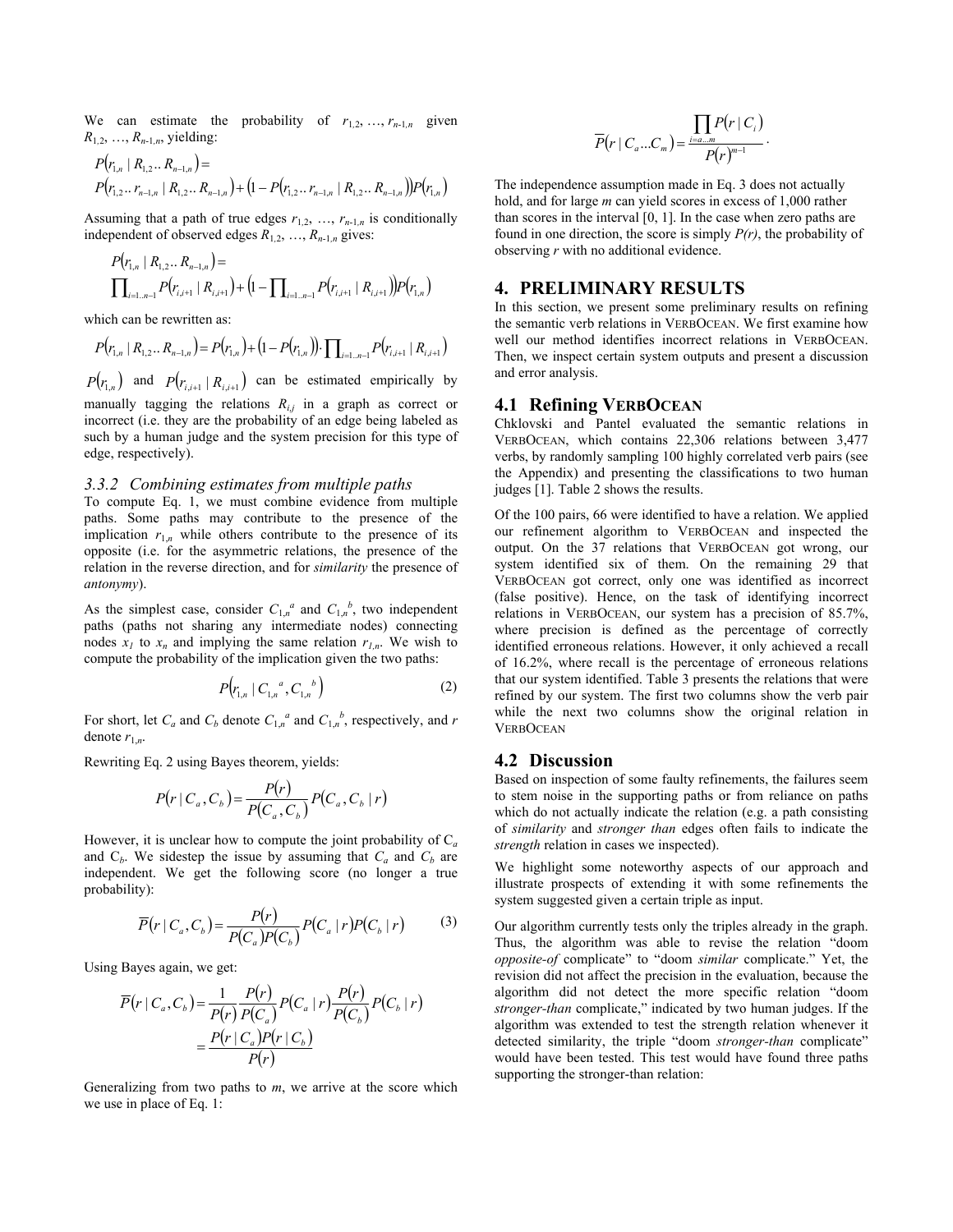| <b>VERB</b> 1 | $VERB$ 2   | <b>VERBOCEAN Relation</b> | Refinement<br>Relation | Judge 1 Relation | Judge 2 Relation | Judge 3 Relation |
|---------------|------------|---------------------------|------------------------|------------------|------------------|------------------|
| attach        | use        | happens-before<br>similar | similar                | none             | none             | none             |
| bounce        | get        | stronger than (reverse)   | stronger than          | none             | none             | none             |
| dispatch      | defeat     | opposite                  | none                   | none             | none             | happens-before   |
| doom          | complicate | opposite                  | similar*               | none             | stronger-than    | stronger-than    |
| flatten       | level      | stronger than             | no relation*           | similar          | similar          | similar          |
| outlaw        | codify     | similar                   | opposite               | none             | none             | opposition       |
| privatize     | improve    | happens-before            | none                   | happens-before   | happens-before   | happens-before   |

**Table 3.** Seven relations in VERBOCEAN refined by our system.

\* sources of potential improvements discussed in Section 4.2

#### DOOM *stronger-than* DELAY *stronger-than* COMPLICATE; DOOM *similar* UNDERMINE *stronger-than* COMPLICATE; DOOM *stronger-than* CRIPPLE *stronger-than* DISRUPT  *stronger-than* COMPLICATE;

there are also no paths at all supporting the stronger-than relation in the opposite direction. The three above paths have scores 0.61, 0.54, 0.49, respectively and a combined score of 12.13 which has a ratio of 105.44 over the score in the reverse direction 0.12 (which is the estimated prior that the relation holds given no additional evidence).

Another observation suggested by the preliminary results concerns the behavior of the algorithm when testing the *strength* relation. In the case of the triple <flatten, *strength*, level>, *stronger-than* relation was detected in both directions, causing the algorithm to output "no relation." In fact, because *strength* (in either direction) is a subclass of *similarity*, it may have been appropriate to output *similarity*, or at least test the triple <flatten, *similarity*, level> (which would find five paths supporting similarity and no paths supporting opposition, leading to scores of 25.1 and 0.07 for *similarity* and *opposition*, respectively, causing *similarity* to be detected. The above observations suggest changes to the algorithm which it would be important to evaluate more rigorously in future work.

Although in our evaluation we have only paid attention to outputting presence or absence of relations, the approach can potentially also update confidences in particular edges. For example, the original graph contains the following relations

DESTROY *stronger-than* DAMAGE (with score of 16.3) DESTROY *stronger-than* ENGULF (with score of 14.0) DESTROY *stronger-than* ATTACK (with score of 12.4)

Turning to graph-level analysis, however, uncovers five additional paths for "damage," none for "engulf," and one additional path for "attack."

A useful observation in future work on the system is that the actual decisions made by the algorithm depend on how scores are calculated for sets of paths, and what thresholds are chosen. We illustrate how scores stack up in a specific case in which *similarity* is correctly revised to *antonymy*. Consider the (incorrect) edge

#### REVEAL *similar* HIDE

present in the original graph. Applying graph-level analysis yields no additional paths supporting similarity, but discovers two paths supporting opposition:

#### REVEAL *opposite-of* CONCEAL *similar* HIDE REVEAL *similar* DISCLOSE *opposite-of* HIDE

Both of these paths have a score of 0.37, and their combined score is 1.81. The score of the single similarity path is 0.63, and the ratio of the opposition to similarity score is 2.85, yielding reversal of similarity to opposition. Whatever scoring model is used, the outputted decision will stay the same given similar input (e.g. two *opposite-of* and *similar* paths vs. one *similar* path). Identifying the preferred way to treat such situations can be approached as a supervised learning problem.

Beyond testing more triples and improving handling of evidence combination, possible extensions to the algorithm include more elaborate types of inference from graph structure, for example treating absence of certain paths as counter-evidence. Suppose that relations A *opposite-of* B and A *similar* A' were detected, but the relation A' *opposite-of* B was not detected. Then, there is an "absent path":

#### A *similar* A' *opposite-of* B.

The absence of this path suggests absence of A *opposite-of* B.

Our work can be viewed as performing inferences over graphs in which the edges have particular properties and semantics. The problem is related to inference over graphical models (with the model potentially containing bidirectional edges and cycles); as such, recent work on Markov logic networks [2], may prove relevant and useful. Also, refining the *similarity* relation in particular is related to the rich body of work on classical graph clustering.

# **5. CONCLUSIONS**

We presented a method for refining multi-relational data by applying global link analysis, leveraging multiple noisy paths. We re-estimated the presence of a relation between a pair of nodes from the evidence provided by multiple indirect paths between the nodes. Our approach applies to a variety of relation types: